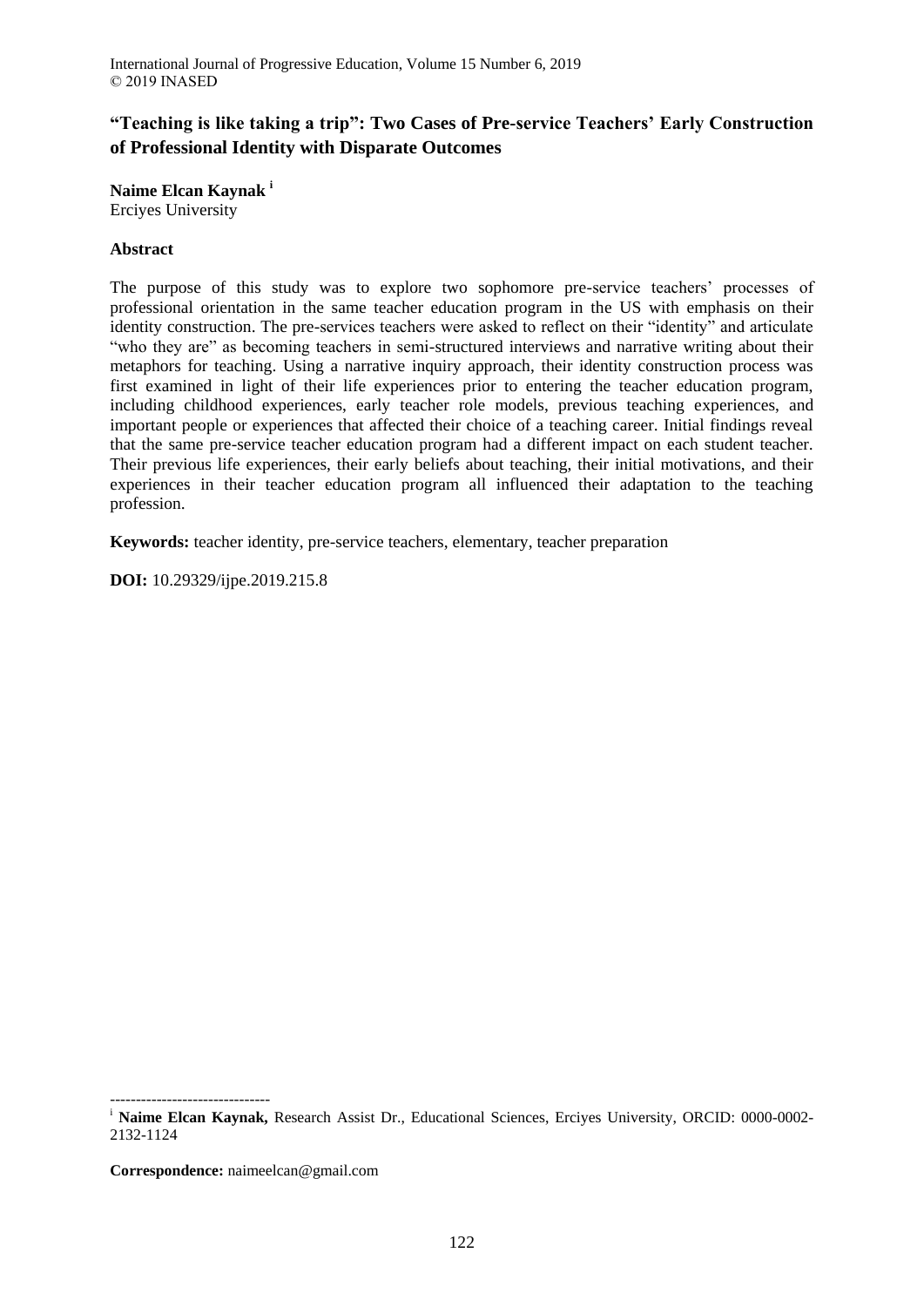## **INTRODUCTION**

In schools across the US, teachers are viewed the most important school-related factor influencing students' academic achievement (Johnson, Kraft, & Papay, 2012) and social and emotional development (Jennings & Greenberg, 2009). The qualities teachers bring into a classroom affect their teaching skills, practices, interactions with students, and directly influencing their students' performance (Santoro, 2011). Underlying the importance of teacher quality, Feimen-Nemser (2001) pointed out that:

After decades of school reform, a consensus is building that the qualities of our nation's schools depend on the quality of our nation's teachers. Policy makers and educators are coming to see that what students learn is directly related to what and how teachers teach; and what and how teachers teach depends on the knowledge, skills and commitments they bring to the their teaching. (p. 1013)

Due to the critical impact of teachers on the intellectual, emotional and social development of children, recruiting and retaining the most qualified teachers have become primary goals of school policies at local, state, and national levels in the US. (Kraft & Papay, 2014). Among the factors influencing teachers' quality is how they develop their professional identity, a process that begins at least as early as their entry into teacher education programs. Building upon insights of Pillen, Beijaard, and den brook (2013), Avraamidou (2014) emphasizes the importance of teachers' identity construction as it can serve as a resource for teachers in making sense of themselves as well as a useful analytic lens for gaining a better understanding of teacher learning and development. According to Sachs (2005):

Teacher professional identity then stands at the core of the teaching profession. It provides a framework for teachers to construct their own ideas of "how to be," "how to act" and "how to understand" their work and their place in society (p.15).

Accordingly, this study explores the professional adaptation process of two pre-service teachers' in a teacher education program in the US with emphasis on their identity construction. Research questions of this study are: (1) How do life histories of pre-service teachers impact their sense of identity? (2) To what extent experiences during teacher education program shape their sense of identity? In exploring these research questions a case study was conducted using narrative inquiry approach.

## **Framing Identity**

Danielewicz (2001) refers to the notion of identity as "our understanding of who we are and who we think other people are" (p.10), which has been a subject of particular interest in the field of teacher education. Researchers examining identity construction must deal with its complex nature. Identity has been described by Beijaard, Meijer and Verloop (2004) as "not a fixed attribute of a person but a relational phenomenon" (p. 108),by Beauchamp and Thomas (2009) as " multifaceted and dynamic" (p.177), and by Rodgers and Scott (2008) as "dependent upon and formed within multiple contexts" (p.733). As these characterizations show, researchers conceptualize identity in different ways but agree that it is not static but always developing within particular contexts.

Thus, an important part of learning to become a teacher is the process of developing a professional identity development. Highlighting the importance of teachers' identity development, Carter and Doyle (1996) state that "the process of learning to teach, the act of teaching, and teachers' experiences and choices are deeply personal matters inexorably linked to their identity (p.120). As prospective teachers' point of entry into their profession, teacher education programs have the important of understanding and guiding their identity development (Schaefer & Clandinin, 2019).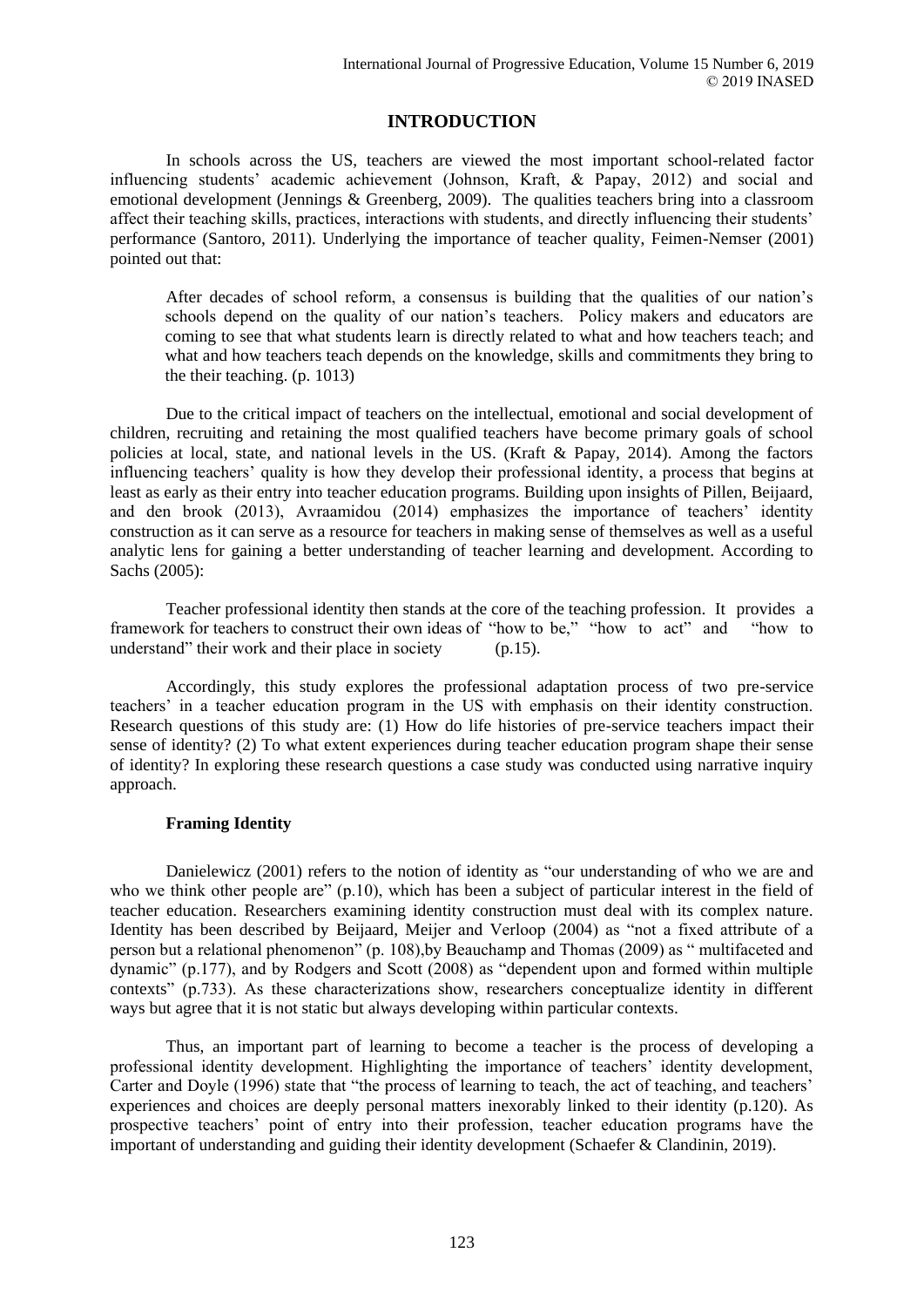#### International Journal of Progressive Education, Volume 15 Number 6, 2019 © 2019 INASED

Prospective teachers' identity formation has both personal and contextual dimensions. Referring to its complexity, Sumara and Luce-Kapler (1996) stated that " Beginning teachers must negotiate at least three teaching identities: those they bring with them into teacher education, those they develop while doing university course work and those they develop during student teaching practicums" (p.65). Thus, forming professional teacher identity actually begins before prospective teachers enter their teacher education programs. Referring to Britzman's (1986) idea of "natural teachers," (p.451), Sugrue (1997) argues that some prospective teachers have a "teaching personality," (p.217) meaning that they possess personal skills that are important for effective teaching and make them well suited to the profession. In addition to personality, identity formation of prospective teachers is significantly shaped by cultural contexts such as family, apprenticeship of observation, and atypical teaching episodes (Sugrue,1997). Prospective teachers therefore enter teacher education programs with pre-set beliefs about teaching and images of "good" and " bad" teachers based upon their own past schooling experiences (Riedler & Eryaman, 2019). They may also have had informal teaching experiences such as helping younger siblings with homework or guiding children while babysitting. Pre-service teachers' personal biographies (Britzman, 2003), especially their past school lives including past teachers, instill both positive and negative images (Richardson, 1996) that influence how they approach the teaching profession. As Britzman explains,

Prospective teachers, then, bring to their teacher education more than their desire to teach. They bring their implicit institutional biographies- the cumulative experience of school lives-which in turn inform their knowledge of the student's world, of school structure, and of curriculum (Eryaman, 2007). All this contributes to well-worn and commonsensical images of the teacher's work and serves as the frame of reference for prospective teachers' self-images (Britzman, 1986, p.443).

It is likely that their school experiences have had particular impact on pre-teachers' choice of teaching as a career. With these as their initial framework, their experiences in their teacher preparation programs are the next primary influences on the construct their professional teaching identity as they take courses, experience field placements, and form collegial relationship with peers, all of which constitute their socialization into teaching. As prospective teachers move through the stages of their teacher education programs, their teacher identities are under construction, shifting over time and open to renewal.

Beijaard et al. (2004) observes that this dynamic process involves continually revisiting two questions: "Who am I at this moment?" and "Who do I want to become?" (p.122) In other words, professional identity is an ongoing meaning- making and interpretive process that never ends throughout a teacher's career. Accordingly, researchers have used a variety of open-ended research methods to understand teacher identity, such as semi-structured interviews and discourse analysis of teachers' metaphors and narratives, which encourage teachers to reflect on themselves and their work as teachers.

### **Research Design**

As an investigation of a particular phenomenon, the role of their cumulative life experiences on pre-service teachers' construction of their teaching identities, this study is framed as a case study using a narrative inquiry approach (Schaefer& Clandinin, 2019). Great emphasis has been placed on biographies and narratives and personal stories to understand teacher identity. Because biographies are histories of individuals, the terms biography and life history are used interchangeably (Knowles and Holt-Reynolds (1991), both referring to how a participant tells his or her story. According to Knowles (1992) examining how pre-teachers share their story have reached their present position as becoming teachers is important for understanding their teaching identity formation because their cumulative life experiences up to the present filter what they learn in their teacher preparation programs and how they view teaching. In exploring life histories, it is important to evaluate early childhood experiences, images of past teachers, previous formal and informal teaching experiences, and important people and events (Knowles, 1992). Accordingly, in this study a full range of participants' life experiences prior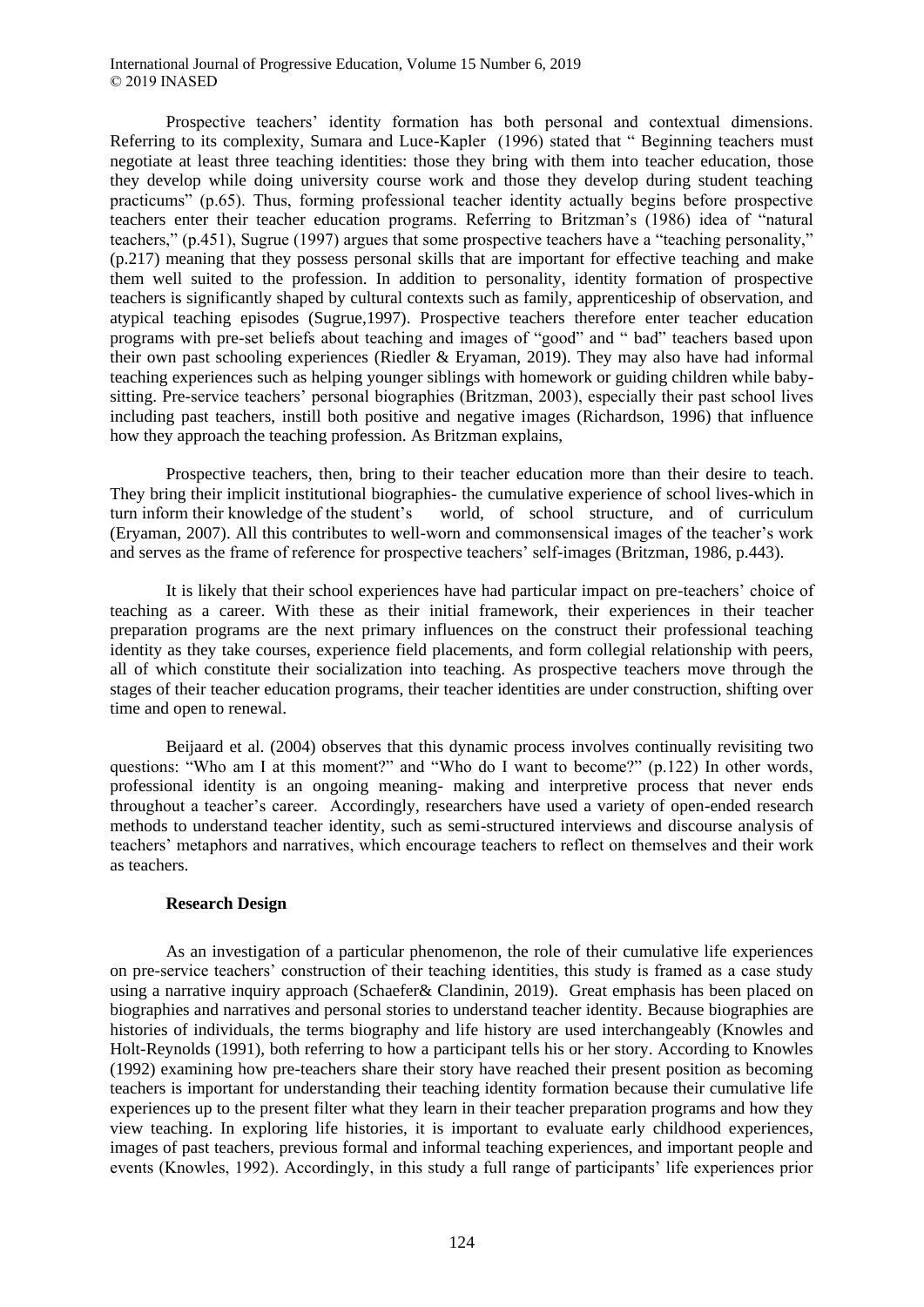to entering their teacher education program was elicited focusing on all these factors, followed by exploration of their current beliefs and feelings about teaching.

Goodson and Sikes (2001) identify the following instruments for collecting data in life history research: (1) conducting conversational interviews; (2) conducting interactive group interviews; (3) having participants construct time-lines; (4) examining participants' journals, diaries and other personal writings; and (5) consulting other documents relevant to participants. The main purpose behind these approaches is to collect participants' personal stories and both their written and their oral reflections on their life experiences. As a popular instrument in life history research, interviewing offers the benefit of allowing researchers to document the voices of interviewees in their own words. According to Patton (2002), "nothing can substitute for these data: the actual things said by real people. That's the prize sought by the qualitative inquirer" (p. 380). Keeping all these claims in mind, I used open-ended interviews with participants, which enabled me to understand both their past and their current experiences, and to delve deeply into their lives. I conducted and audio-recorded two individual face-to-face interviews with each participant at a time and place of the interviewee's choosing. The average length of each interview was around one hour.

The second instrument was narrative writing about metaphors for teaching. Metaphors have been widely used to explore professional identity. Sugrue (1997) suggests that student teachers' metaphors for teaching emerge from both their apprenticeship of observation (Lortie, 1975) and the culture in which they grew up. In this regard, Thomas and Beauchamp (2011) have explained metaphor as "another way of saying who you are, using an object or a role to represent the way you see yourself as a teacher" (p.764), which captures its value in teacher education research. Sugrue (1997) notes that "Student teachers' metaphors serve to illuminate their teaching identities and provide them with additional ballast when dealing with the vicissitudes of life in classroom" (p.218). In light of these claims, participants in this study were asked to write a narrative in which they explained their metaphors for teaching.

### **Context of the Study and Participants' Backgrounds**

The setting for the study was a Midwestern university in the US. The two participants purposefully selected for this case study were both female pre-service teachers in their sophomore year of a four-year teacher education program, a critical juncture at which students decide whether to persist in teacher education. These particular individuals were chosen because they represented cases of contrasting identity contruction in terms of their life histories and their approaches to teaching. To protect their privacy, they have been given the pseudonyms Kate and Nancy. At the time of the study, Nancy had decided to change her major and leave the teacher education program after finishing her sophomore year. Kate, on the other hand, was committed to completing the program and pursuing a teaching career. Each participant is briefly profiled below.

| Name  | Age | <b>Family Background</b>                                                     |
|-------|-----|------------------------------------------------------------------------------|
| Kate  | 19  | Kate was born into a middle-class family in Chicago, the second of five      |
|       |     | children, and spent much of her childhood there. Kate's parents were college |
|       |     | educated, and her mother was a homemaker.                                    |
| Nancy | 20  | Nancy was born and spent her childhood years in China and had been in the    |
|       |     | US since she was in high school. She is the only child in her family. Her    |
|       |     | parents were college educated.                                               |

## **Table1. Background of participants**

Initially, Kate had decided not to go to college because she wanted to become a homemaker like her mother. However, her experiences while working in a boarding school for two years after graduating from high school influenced her, as she explained: "I saw there what a difference you can make in young students' lives by your attitudes of encouragement, motivation… that really inspired me." She started the teacher education program at the university shortly after her residence at boarding school, her greatest wish being to make a difference in children's lives.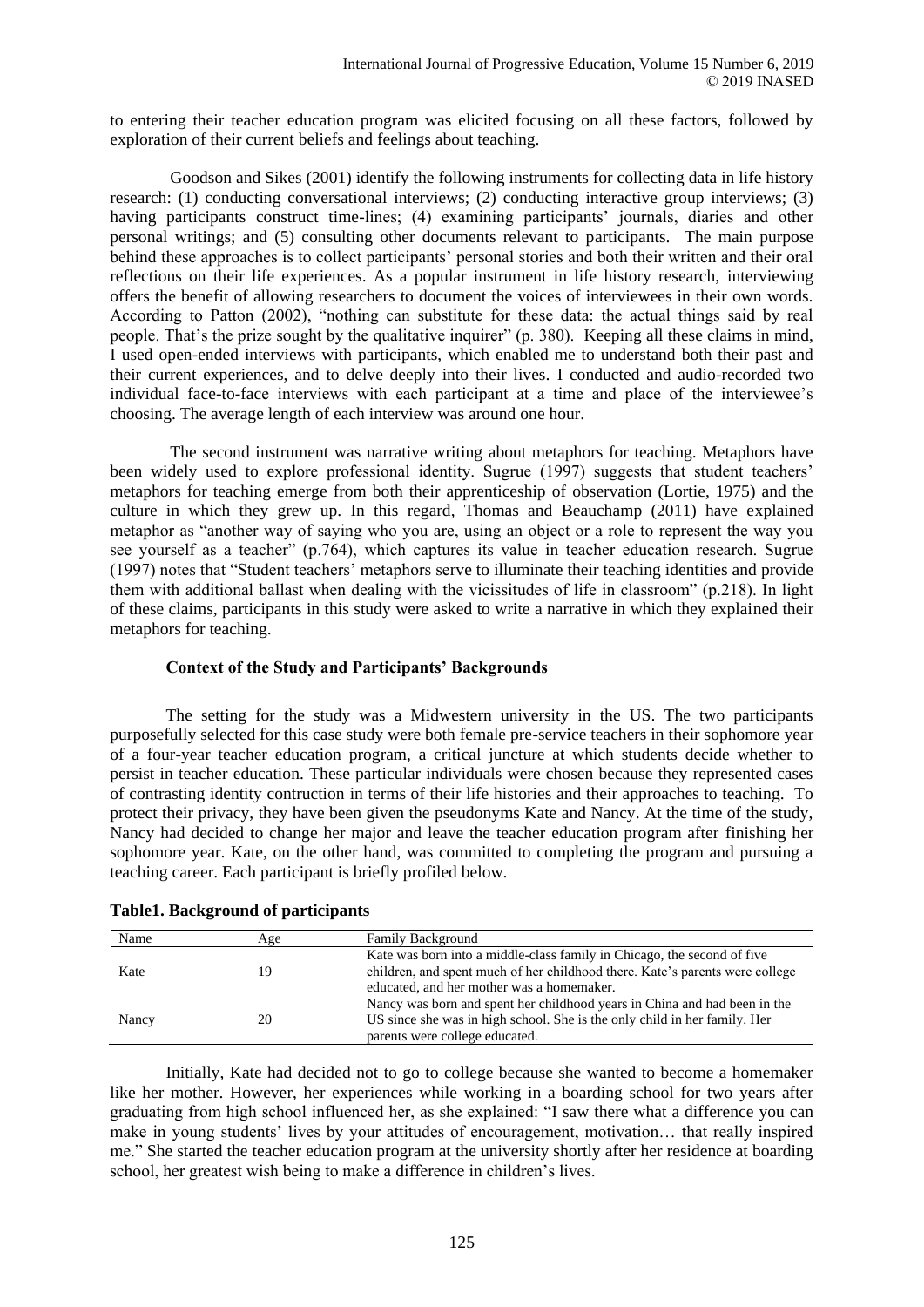International Journal of Progressive Education, Volume 15 Number 6, 2019 © 2019 INASED

Nancy's parents, and grandparents were all former teachers and she is the only child in her family. When she experienced difficulty in choosing a career after high school, her parents encouraged her to pursue teaching.

#### **FINDINGS**

#### **School experiences**

Kate had diverse learning experiences in various schooling contexts, including homeschooling, private Catholic schools, and a Catholic boarding school, so she had internalized Catholic values. She had no public school experiences. Kate's reflections on her various learning experiences reveal how they helped shape her teaching identity. When I asked her in which school she learned most, she said her homeschooling experiences influenced her learning more than those in other educational contexts because of the amount of support and encouragement her homeschool teachers gave her and her high levels of achievement, especially in math. Then, she went on to claim that each school added something to her personal life. For instance, in boarding school she learned to get along well with people and to be a disciplined person who managed her time efficiently. Overall, she identified herself as a student who was neither lazy nor zealous. As Kate reported in her interview, she also had some negative experiences in these different school settings, which also influenced her student identity, such as her fear of a teacher, which made her resent her student status:

When I was younger, I hated being a student and being at school. I do not know why, but one of my computer teachers in elementary school scared me a lot, so every Thursday, when I had computer class, I did not want to go school.

In addition to her student experiences at various schools, Kate's volunteering experiences also affected her professional identity. As a volunteer, she led a Catholic girls club and taught theology to the group; she also voluntarily worked in her siblings' schools. These experiences taught her that teachers can change children's lives.

Nancy was educated in private schools in China until she started high school in the US. According to her, she was quite relaxed as a student who did not care much about grades or learning lessons. After listening to Nancy's story of her student years, I inferred that her family had made a larger impact on her than her schools. In particular, her grandparents, who were former teachers, gave her much support and encouragement. In her words "[t]hey did not like acting like teachers but they acted as mentors." Her grandfather. Her grandfather, about whom she said, "every time I asked questions over and over again he was very patient with me," influenced her in developing the idea that teachers should be very patient and kind to their students.

Nancy graduated from a private Catholic High school in the US. During her time there, she stayed with host families and got along with them quite well, which eased her transition from Chinese culture to American culture. Describing her experiences in high school, she said, "[i]n high school I learned to treat things more positively, and I also feel like I became a more open person. When I was in China, I would be very nervous even while answering one question".

Nancy's comments suggested how context mattered in the development of her personality. She compared Chinese and U.S. social contexts and their influence on her identity. "Before I came to America, I felt … nervous about school, exams, and grades. Here, I regard them very peacefully instead of becoming angry". Factors influencing her optimism might be related to her teachers' attitudes. She believed that American teachers were more patient and positive that Chinese teachers:

The biggest difference between Chinese and American teachers is that teachers here are very patient. When students ask questions over and over again, they answer over and over again. But in China, some teachers do not have such patience. When students ask stupid questions, they could be really nervous.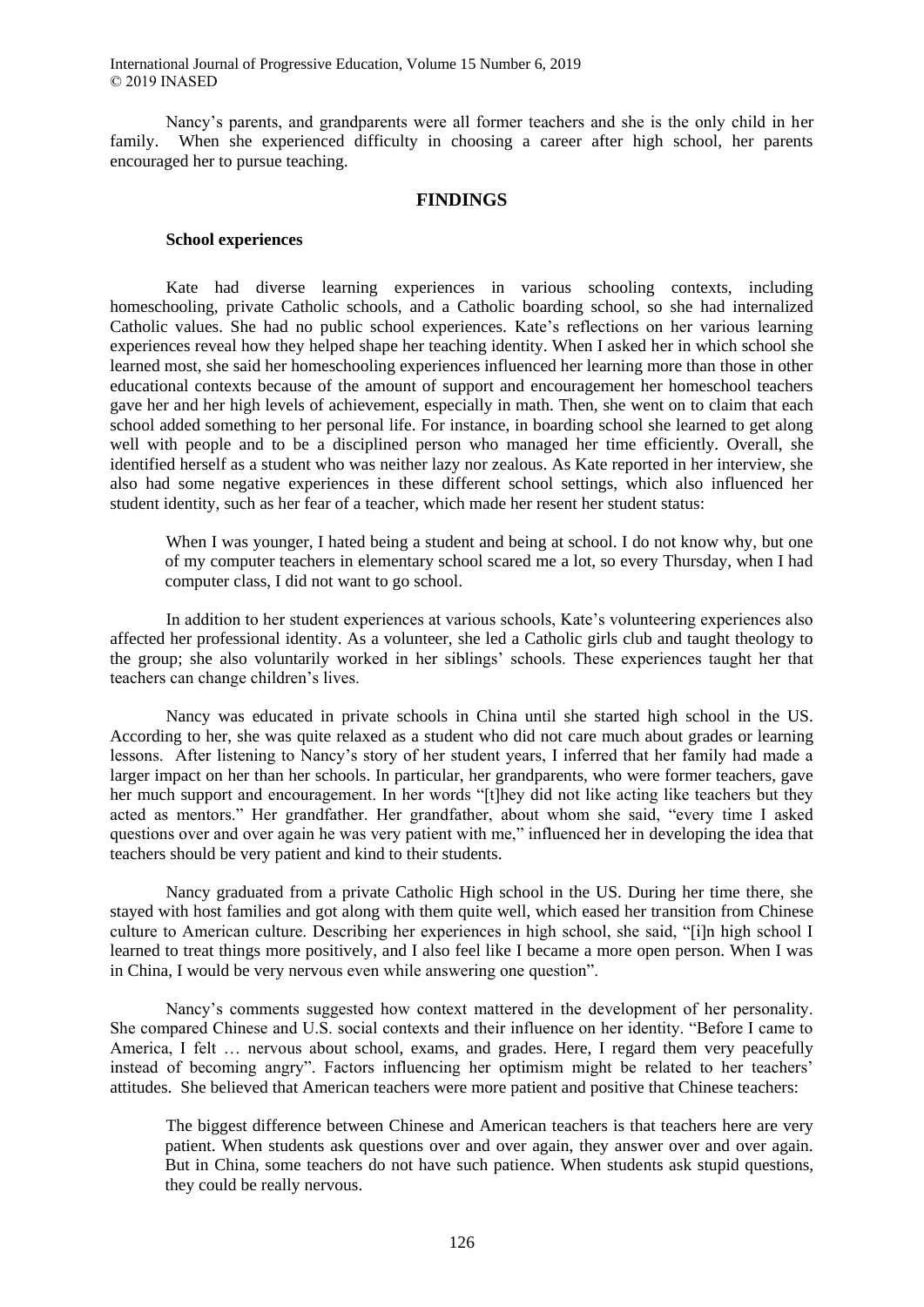It can be said that Nancy's experiences were more positive in US schools than in Chinese schools.

#### **Images of "good" and "bad" teacher**

Kate's image of a good teacher was based on her high school math teacher. When asked about the character of that teacher, she explained "She made us laugh, did like very comic, funny things. I enjoyed going to math. Even though she was a hard teacher her sense of humor made math fun." Similarly, Nancy referred to her favorite teacher in middle school, also a math teacher, as her image of a good teacher, explaining that

[s]he gave me a lot of support, encouraged me a lot. She was funny, the way she taught … she was always using like drama, jokes. She let us warm up to the class. I was really enjoying class instead of just wasting time and sitting there.

After this description, she added that "I think teachers need to be funny, be patient and should give support to students."

Both Kate's and Nancy's comments about the salient characteristics of good teachers suggest that pre-service teachers have constructed their image of good teachers by observing their own teachers, and in particular their favorite teachers. For instance, Nancy's experiences with her grandfather teaching her math shaped her belief that teachers should be patient. Her relationship with her math teacher in the middle school adds the further value teachers should make learning fun.

Negative images of previous teachers also shaped the pre-service teachers' professional identity. Both Nancy and Kate talked about the personalities of teachers they had strongly disliked, such as Kate's technology teacher when she was in elementary school, who yelled at students and insulted them in class. She said the behavior of that teacher dampened her interest in learning about technology.

Nancy also entered her teacher education program with negative images of a particular teacher. When she was in China, one of her math teachers told her family that he would give up on Nancy due to her failures in math. After she shared this experience, she reported that "the first requirement to be a teacher is to learn patience. Instead of telling families that their children are failures, they should give more time to students in order to ensure their success*".* Her experience with this math teacher confirmed her belief that teachers should be patient and more supportive.

After they had discussed their positive and negative images of past teachers, I asked them about their current beliefs about the characteristics of a good teacher. Kate replied that

[t]hey genuinely care about their students, they make learning interesting and have a good sense of humor; they use their own personality and you can tell who they are as persons…. They make children accountable for their work, so they are strict but loving at the same time.

Nancy considered a good teacher as one who "encourages students with patience and communicates well with parents".

The characteristics of good teachers that Kate and Nancy shared were that teachers should be caring persons who make lessons fun. Their images of a good teacher, which were shaped by their previous experiences with teachers, were still under construction and changing continually. Every new experience might contribute to their image of a good teacher.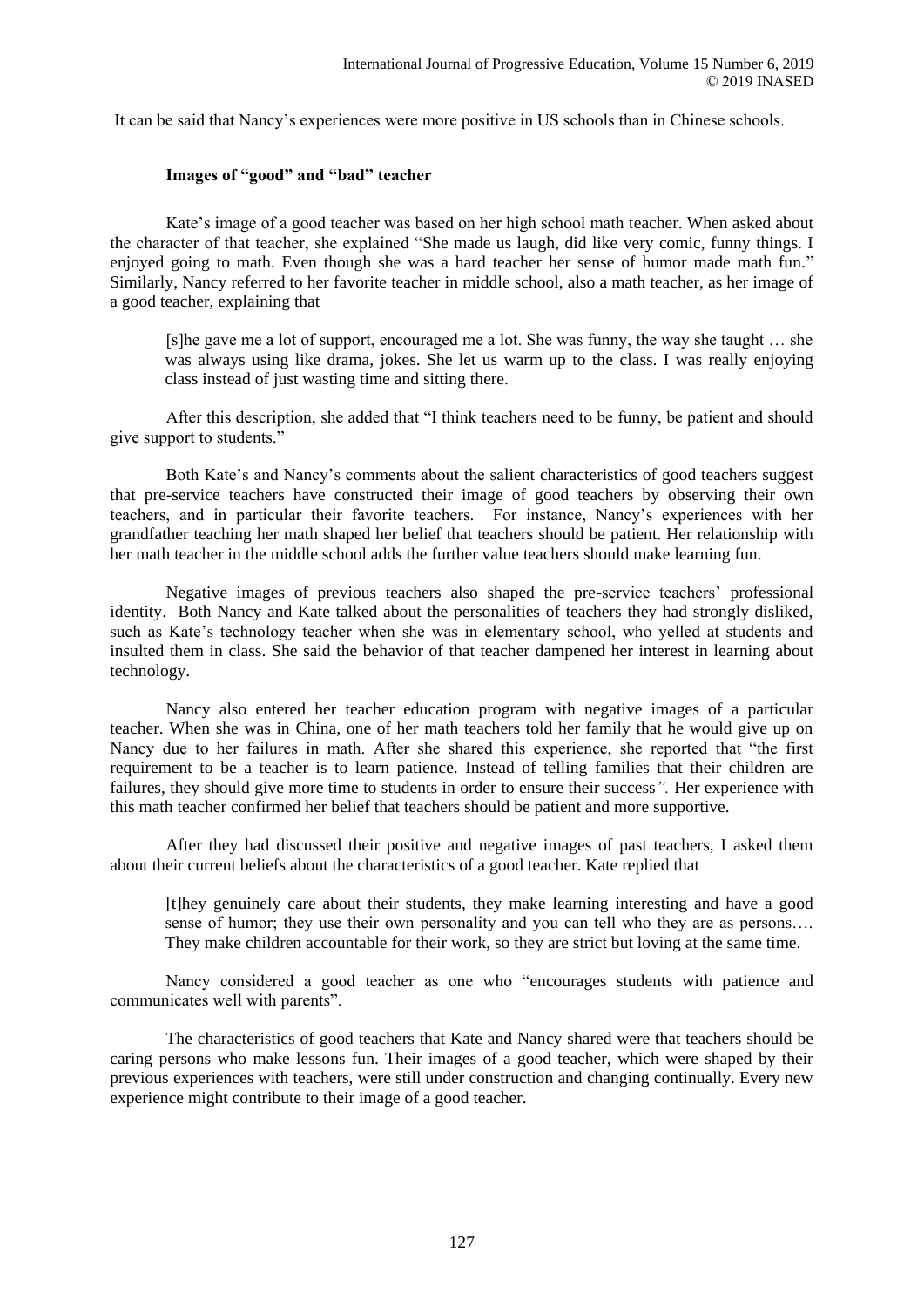#### **Different motivations for teaching**

Pre-service teachers' motivation for entering their programs is an important factor in their retention in teacher education. Kate's and Nancy's statements revealed that their past experiences influenced their motivation to enter into the teaching profession. Kate's volunteer teaching experiences, especially those in a boarding school, influenced her profoundly when she saw that the teachers there were able to change the lives of children and to help them grow into conscientious citizens. She commented that:

I like to see all the challenges present at the beginning of the year, and then to see the growth of students at the end of the year…. It's amazing just seeing all the fruits and all the good things that come from them… it is so worth the difficulties that arise throughout the year, you get to that end and you see how much they grew... In some ways you feel like you are being rewarded. Seeing how what you did helped them to grow as a person is wonderful.

Her experiences in the past led her to develop a personal interest in teaching. Her current motivation for teaching was to reach students and make a difference in their lives.

Kate's love of helping children influenced her decision to major in Elementary Education. Her approach to teaching was centered on internal factors, including her moral values, which influenced her motivation to enter teacher training. One of her strongest wishes was to teach children to be good citizens.

Nancy, on the other hand, approached teaching as a family tradition. Her parents and grandparents are all teachers, so she followed their path. In her words, "I am surrounded by an atmosphere of teaching in my family." Before entering the teacher education program, she had not had any teaching experiences such as baby-sitting or volunteer teaching.

### **Metaphors**

Kate's metaphor for teaching was taking a trip, in which teachers have adventures, come to know a new culture, and expand their experience. She further elaborated it as

[s]omething that you experience but other people around you do not realize what you've experienced. So when you come back from your trip everyone around you does not know where you went and what you did. .. They do not see all the good things you see, all the good things you do… People outside of the teaching context, like parents or just society in general, do not see all the wonderful things that go on inside of the classroom. Even though you want them to see how good it is, they cannot see because they were not with you on the trip.

Kate's dynamic metaphor provides insight into her view of her chosen profession. To start with, she attributes a private quality to teaching and the classroom, which she represents as a private space in which unique experiences occur that only teachers are able to grasp. Nobody can truly understand the value and rewards of teaching without experiencing them.

Implicit in her metaphor is her perception of teachers as learners who are excited about having new experiences and learning new things and new cultures. From her point of view, teaching is not the routine, often monotonous job that some consider it to be. Rather, it is an engaging job full of surprises, joys, and excitement, a job that requires preparation and movement as does travel. Another aspect of her metaphor includes some degree of uncertainty. Travelers cannot be sure beforehand what they will see and experience during a trip. In a similar way, teachers cannot predict what they will experience during their teaching journeys.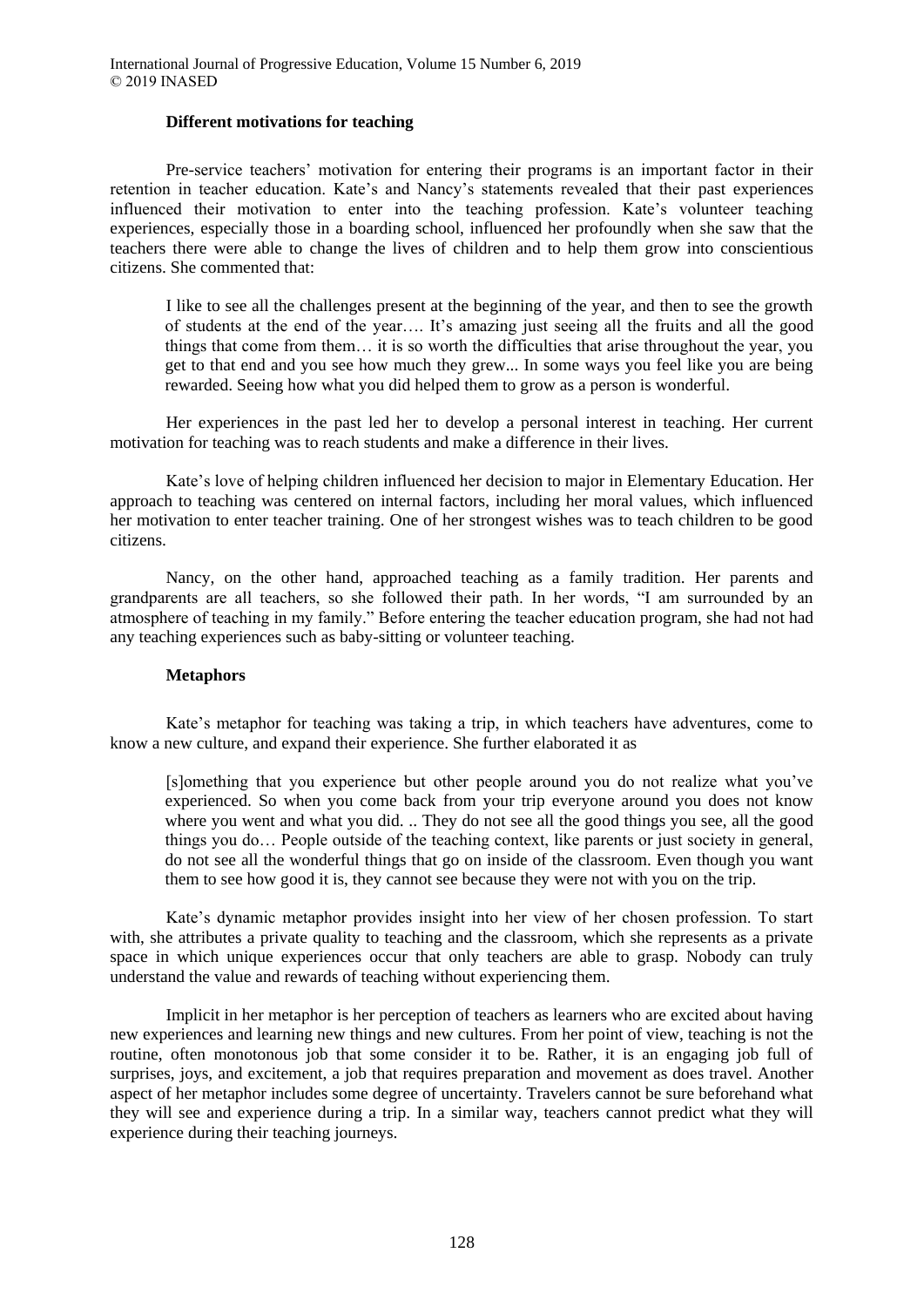Nancy's metaphor for teaching was planting. In her words "[t]eachers are planters. Children are like seeds. Teachers help children grow, to be better and [become] fully realized trees." In Nancy's metaphor, teachers are care-givers who should cultivate children's natural development. Her metaphor suggests that children are potentially capable of thriving when the appropriate conditions are provided for them. Her metaphor also implies that teachers need to be patient in order to observe students' growth and realize that their efforts have been worthwhile because they contributed to students' continuing accomplishments well beyond their time in a particular classroom. While hers is a positive metaphor, its image of a teacher as a cultivator rather than an adventurer, as in Kate's metaphor may subtly confirm Nancy's view of teaching as boring.

## **Current emotions associated with teaching**

To get some sense of who they were in the present, I asked Kate and Nancy to describe their current emotions about teaching as a career and then their strengths and weaknesses in relation to their teaching career. Though neither had yet had real classroom teaching experience, their engagement in the teacher education program had evoked emotional responses to their potential teaching careers.

Both identified stress as the main emotion they experienced, not with regard to their work in the teacher education program but when they considered situations in real schools. What Kate learned about contentious issues related to teaching in her educational law class had especially raised the level of her anxiety because the class revealed. She explained, "we learned about legal aspects of what teachers can do or cannot do. I felt a lot of pressure,… and also there is a lot of work in the first couple of years in teaching, and that makes me very stressed."

The pressures imposed upon teachers by government agencies and school boards and a high stakes testing policy were among the major factors that discouraged Kate. She was especially concerned that teachers were judged according to students' test scores, which were the accepted evidence of student learning. Most of the time, she believed, either teachers' efforts were ignored or they were exposed to very harsh criticism by the media and the public and did not get the respect they deserved from media coverage, politicians, and parents. Also, Kate was experiencing a high level of uncertainty. In her words, "I have a vision in my mind, but who knows whether it's going to work".

Kate considered being a creative as her strongest point and the reason why she chose to major in Elementary Education. She believed that teachers, in particular elementary teachers, should be very creative in order to engage children in learning. Nancy identified having learning experiences in the different social contexts of China and the US as her strongest point. She stated that her cross-cultural experiences gave her the chance to observe teachers in both China and the US, which resulted in knowledge of a wide range teaching strategies, teachers' behaviors, classroom materials, and teachers' communication skills. Both Nancy and Kate found that the courses they had taken so far made them aware of their points of weakness regarding their teacher identity. In particular, a class entitled "Communication," in which they simulated being a teacher, brought out their weaknesses.

In this class, Kate pretended to be a teacher while her classmates pretended to be parents, including troublemaker parents. She says "[i]t is easy for me to communicate with kids but not with parents." Regarding her personality, Kate sees herself as one who is intimidated by others and identifies her weakness as her tendency to become anxious when she faces a problem.

In the same class, Nancy also simulated being a Chinese teacher but in her case her classmates pretended to be Chinese students. She found that the experience did not work out as planned due to the high level of anxiety she experienced when talking in front of a group. It was then that she began to think about changing her major. Other factors also influenced Nancy's decision to give up teaching. One of her professors criticized her writing, saying that it did not satisfy college level writing requirements. This criticism was the breaking point for her. After this incident, she immediately consulted with her parents about transferring to another program. Even though she gave her fear of talking in front of a group as her main reason for leaving teaching, her professor's criticism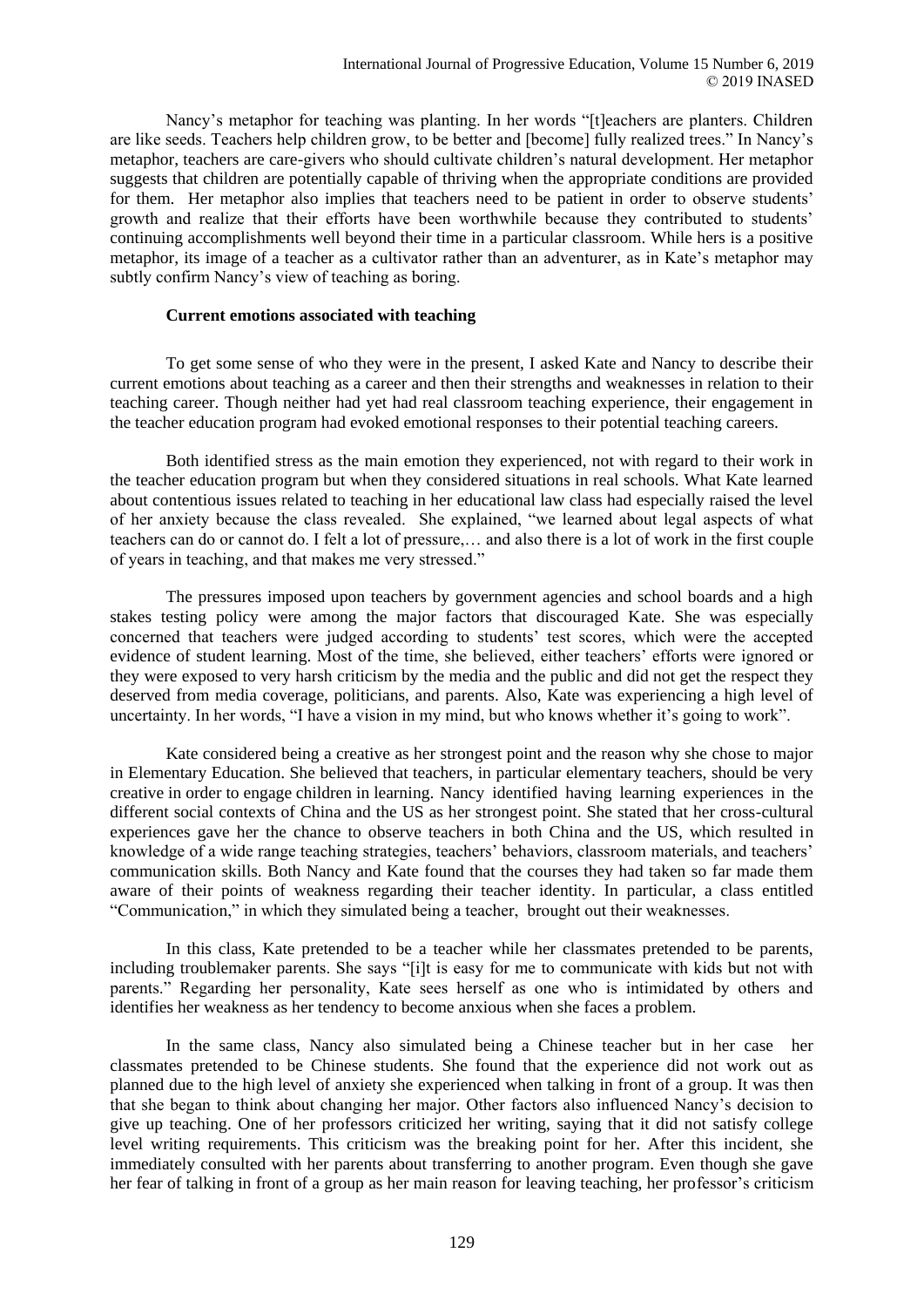International Journal of Progressive Education, Volume 15 Number 6, 2019 © 2019 INASED

of her writing might have been equally important. She was discouraged by this assessment, which she felt she didn't deserve because she had always considered her English to be very good.

Nancy chose teaching because of her family's influence without have had experiences that would indicate whether this profession fit well with her personality. Nancy's articulated values regarding teaching that conflicted with her actual opinion of joining the profession herself. She initially said that "I think teachers are the rewarded persons" but later in the interview she admitted that "[t]he jobs I most dislike are doctors and teachers, but my parents are both teachers".

On one hand she saw teachers as valued persons, perhaps because her parents and grandparents are teachers. On the other hand, she considered teaching boring and disliked the fact that teachers follow the same routine every day. Also, because her parents were not with her in the US, their influence on her might have decreased leading to the decrease in her motivation to become a teacher. At the end Nancy had decided to change her major and leave the teacher education program after finishing her sophomore year.

#### **DISCUSSION**

This study demonstrates that exploring pre-service teachers' narratives of previous life experiences, their motivations for entering their teacher education programs, and their metaphors for teaching provides valuable insights into early stages of their professional identity formation, suggesting the importance of further research into their narratives and metaphors about teaching. Using narrative interviews in teacher identity research can provide clarification for both researchers and prospective teachers, who may gain insight into themselves and their suitability for teaching careers.

This analysis also illustrates how Kate's and Nancy's individual personalities affected their identity construction, a main factor influencing their processes of adaptation into teaching. Despite being in the same educational program, their approaches to teaching differed because they were greatly influenced their personal responses to their life experiences. Moreover, their different decisions suggested that whether one feels a sense of belonging to the teaching profession affects one's identity development and orientation to teaching.

Given the importance of identity in teachers' professional growth, teacher education programs should emphasize this aspect of their students' development. At this point, teacher educators might have stepped in and helped both students use their strengths to overcome their weaknesses so they could become more confident in the classroom and in dealing with other stakeholders in the educational process.

In relation to formal and informal apprenticeship, as previously discussed, students already have previous educational experiences and ideas about teaching, which they bring to their teacher education program. At this point, the task of the teacher education program should be to help potential teachers become more aware of their previously formed beliefs, dispositions, and values and how these affect their identity formation and ultimately how they teach.

This study contributes to educational researchers' and teacher educators' understanding of the socialization process of pre-service teachers. The findings and recommendations of this study may provide guidance for teacher educators in helping their students develop self-awareness and strategies for meeting challenges, so they may adapt more easily to their teacher education programs and future careers.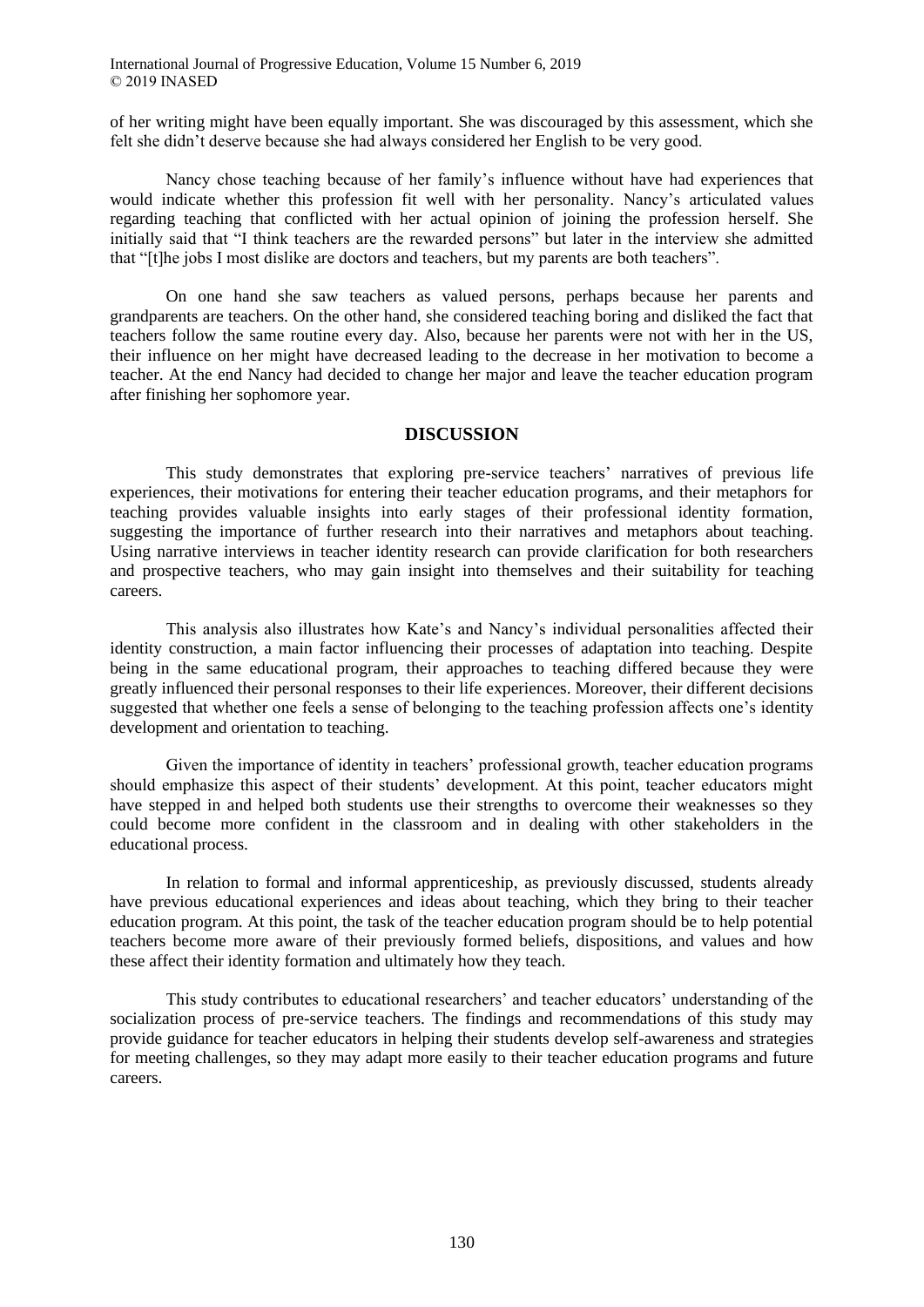## **CONCLUSION**

In this study, I have explored the adaptation processes of two sophomores in the same teacher education program as shown in their discussion of their backgrounds and experiences as learners up to their present program.

The findings of this study support much of the current literature on teacher identity and parallel with the main assumption that prospective teachers' identity formation has both personal and contextual dimensions (Avraamidou, 2014; Beauchamp& Thomas, 2009, Britzman, 2003). Referring to personal aspect of identity, Carter and Doyle (2008) stated that " the process of learning to teach, the act of teaching, and teachers' experiences and choices are deeply personal matters inexorably linked to their identity (p.120). Each student's adaptation to the teaching profession and choices at pivotal points in pursuing a teaching career are influenced by a combination of initial beliefs, towards teaching, motivations for entering a teacher education program, emotions at various times as a learner, and awareness of his/her strengths and weaknesses (Beauchamp& Thomas, 2009). Previous life experiences and how the individual interprets them influence his/her responses to experiences in a teacher education program. Thus, although Kate and Nancy entered the same teacher education program together, Kate's commitment to teaching increased while Nancy's decreased. These opposite outcomes may be understood in light of differences in their beginning identities, their motivations for entering the program, and different reactions to their experiences in it. While teaching represented an intrinsic value for Kate, who entered the program with strong conviction, it was a family tradition for Nancy, who did not have a clear direction when she started college. All these results support the work of Sugrue (1997) who claimed that student teachers' personal experiencies, family environment, atypical teaching experiences like helping homework of siblings, and apprenticeship observation impact student teachers' lay theories about teaching and directly affect their identity. The findings of this study showed that Kate's earlier experiences in informal teaching such as she taught other students i when she was in high school had also given her clear insight into joy of teaching as well as the challenges of teaching and the high degree of effort and patience it required. Thus she entered teaching after she had already decided that it was what she wanted to do.

Rodgers and Scott (2008) defined identity as a "shifting framework of understanding formed by multiple relationships and takes different versions depending on social, cultural, political and cultural contexts." Britzman (2003) too, drew attention to similar features of identity that greatly shaped by contextual factors. Accordingly pre-service teacher education serves as a context for preservice teachers in forming their identity. Taking courses, having field experiences, and studying with colleagues accelerate pre-service teacher's adaptation to teaching, and directly influence their socialization (Britzman, 2003; Danielewicz, 2001). Kate's experiences in the teacher education program reminded Britzman's (1986) idea of "natural teachers," (p.451) that refers to some prospective teachers born as a teacher having a "teaching personality," (Sugrue, 1997,p.217) with necessary skills to be a good teacher. The biggest difference between Nancy and Kate was their personalities. While Nancy was following the expectations of others, Kate entered the teacher education program with a high level of awareness of both her personality and her teaching career. That means she has the teaching personality. She believed that her love of spending time with children and her creativity would fit well with being an elementary teacher. Her volunteer experiences in various contexts allowed her to see both the challenges and rewards inherent in teaching. She entered the teacher education program with clear awareness of the responsibilities of teachers.

Based on her previous informal teaching experiences, it could be assumed that Kate had a greater sense of belonging to the culture and language of the world of teaching than did Nancy, whose perception that she would not fit into a teaching career hindered her sense of belonging, resulting in her decision to exit her insipient teaching career in favor of an entirely different field.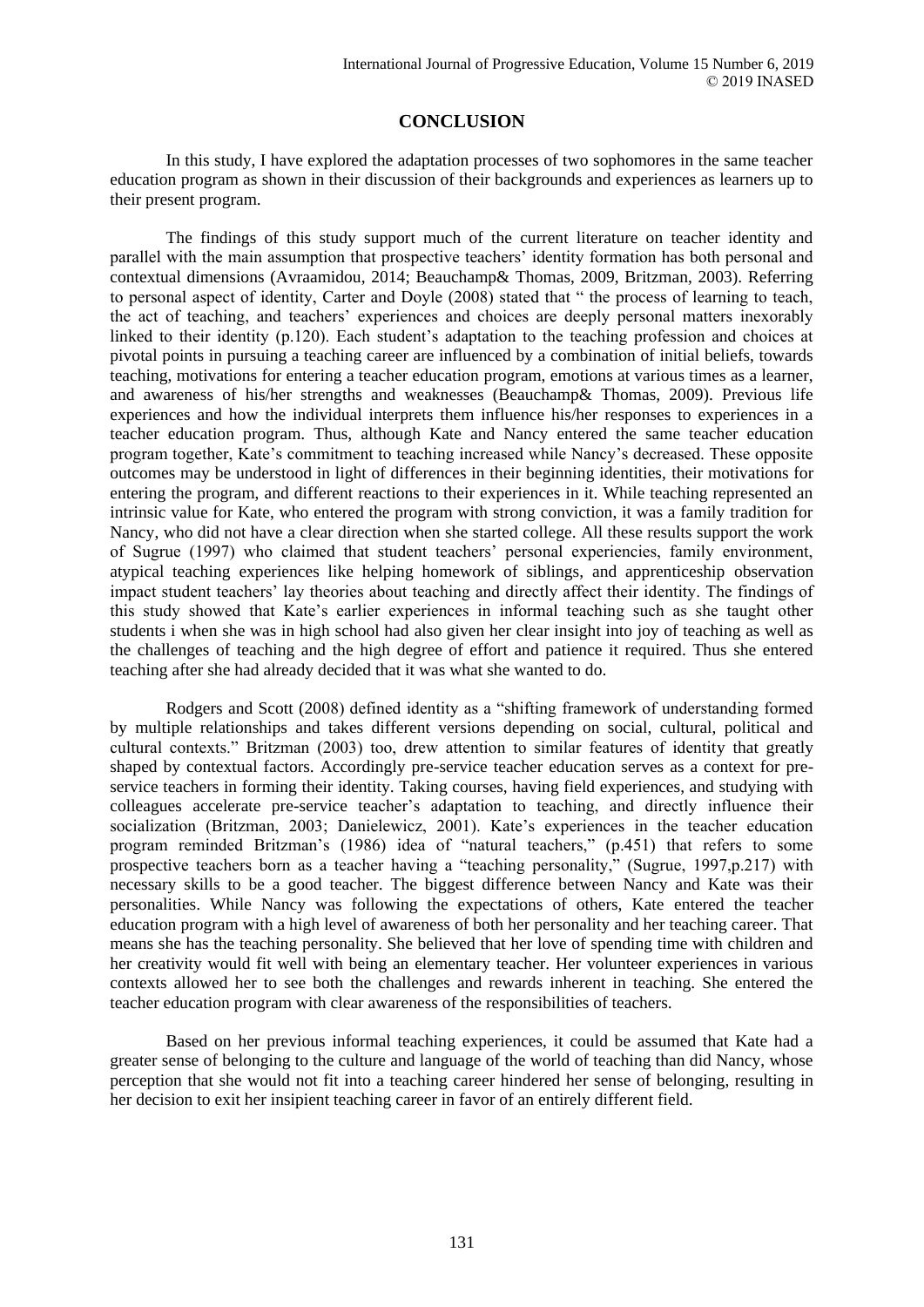#### **REFERENCES**

- Avraamidou, L. (2014). Studying science teacher identity: current insights and future research directions. *Studies in Science Education,* 50(2), 145-179. doi:10.1080/03057267.2014.937171.
- Beauchamp, C. & Thomas L., (2009). Understanding teacher Identity: An overview of issues in the literature and implications for Teacher Education. *Cambridge Journal of Education,* 39(2), 175-189.
- Beijaard, D., Meijer, P., &Verloop, N. (2004). Reconsidering research on teachers' professional identity. *Teaching and Teacher Education*, 20, 107-128.
- Britzman, D.P. (1986). Cultural myths in the making of a teacher biography and social structure in teacher education, *Harvard Educational Review*, 56 (4), 442-456.
- Britzman, D., P. (2003). *Practice makes practice: A critical study of learning to teach*. Albany, New York. Suny Press.
- Carter, K., & Doyle, W. (1996). Personal narrative and life history in learning to teach. In Sikula, J.,Buttery, T.J. & Guyton, E.( Eds.), *Handbook on research in teacher education*. New york: Simon &Schuster Macmillan.
- Danielewicz, J. (2001). *Teaching selves: Identity, pedagogy, and teacher education*. Albany, New York. Suny Press.
- Eryaman, M. Y. (2007). From reflective practice to practical wisdom: Toward a post-foundational teacher education. *International Journal of Progressive Education*, *3*(1), 87-107.
- Feimen-Nemser, S. (2001). From preparation to practice: Designing continuum strengths and sustain teaching. *Teachers College Record, 10*(6), 1013–1015.
- Goodson, I. & Sikes, P. (2001). *Life history research in educational settings: Learning from lives*. London: Open University Press.
- Jennings, P. A., & Greenberg, M. T. (2009). The pro-social classroom: Teacher aocial and emotional competence in relation to student and olassroom Outcomes. *Review of Educational Research*, *79*(1), 491–525.
- Johnson, S. M., Kraft, M. A., & Papay, J. P. (2012). How context matters in high-need schools: The effects of teachers' working conditions on their professional satisfaction and their students' achievement. *Teachers College Record*, *114*(10), 1–39.
- Knowles, J. G., & Holt-Reynolds, D. (1991). Shaping pedagogical through personal histories in preservice teacher education. *Teachers College Record*, 93, 87–111.
- Knowles, J. G. (1992). Models for understanding pre-service and beginning teachers' biography. In I. F. Goodson (Ed.). *Studying teachers' lives* (pp. 99-152). New York, NY: Routledge.
- Kraft, M., & Papay, J. (2014). Can professional environments in schools promote teacher development? Explaining heterogeneity in returns to teaching experience. *Educational Evaluation And Policy Analysis*, *36*(4), 476-500.
- Lortie, D. (1975). *Schoolteacher: A sociological study,*London: The University of Chicago Press.

Patton, M. Q. (2002). *Qualitative research*. New York, NY: John Wiley.